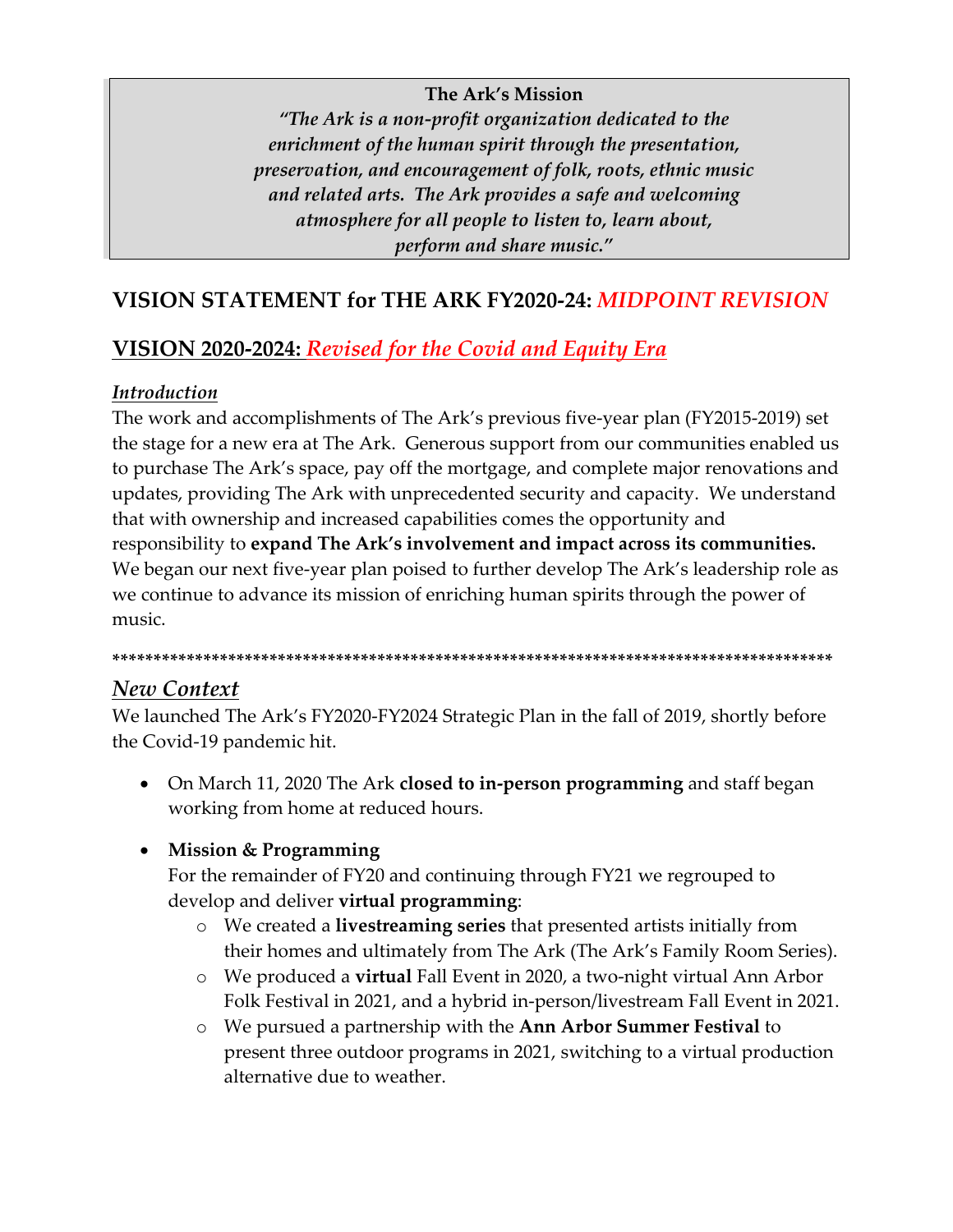We also had an opportunity to begin more deeply addressing the challenge of **expanding diversity, equity and inclusion** at The Ark:

- o From October '21-January '22, six Ark staff and Board members participated in a 10-session **Building Adaptive Capacity (BAC)** intensive program that provided us with new thinking and tools for approaching complex challenges.
- o We opted to focus on the complex challenge of **expanding diversity, equity and inclusion (DEI)** at The Ark during the BAC program, which provided us with unprecedented insights and feedback and ramped up our commitment to actively address DEI at The Ark.

#### • **Facility**

We utilized the period that The Ark was closed to focus on some **capital improvements**, including renovating our restrooms and adding touchless features to provide additional protection against spread of disease. We completed the lowering of the freight elevator to ground level to improve safety and ease for artist load-ins and deliveries. We also undertook research and planning to install video equipment in The Ark to allow for continued livestreaming going forward.

#### • **Finance and Fundraising**

During the first 18 months of the pandemic, The Ark's **earned revenue disappeared.** We focused on **fundraising, grants, and state and federal funding** opportunities to fill in the gap:

- o We secured **government loans and grants**, including two PPP loans (subsequently converted to grants), a Michigan Stages Grant, and two rounds of federal Shuttered Venue Operators Grant (SVOG). We also took advantage of the IRS Employee Retention Credit (partial refund of FICA taxes on employee wages).
- o Membership, crowdfunding, direct mail, and online appeals yielded **strong support from Ark members and donors**.
- o **Virtual event fundraising**—the 2020 Fall Event and 2021 Folk Festival was generously supported.

#### • **Reopening**

The Ark reopened to live shows at full capacity in late August, 2021 with masking and vaccination protocols. Since reopening, **the environment for live performance has continued to be extremely unstable**:

- o Artist cancellations have been ongoing.
- o Audiences have not returned at full force.
- o Volunteers have not returned at full force.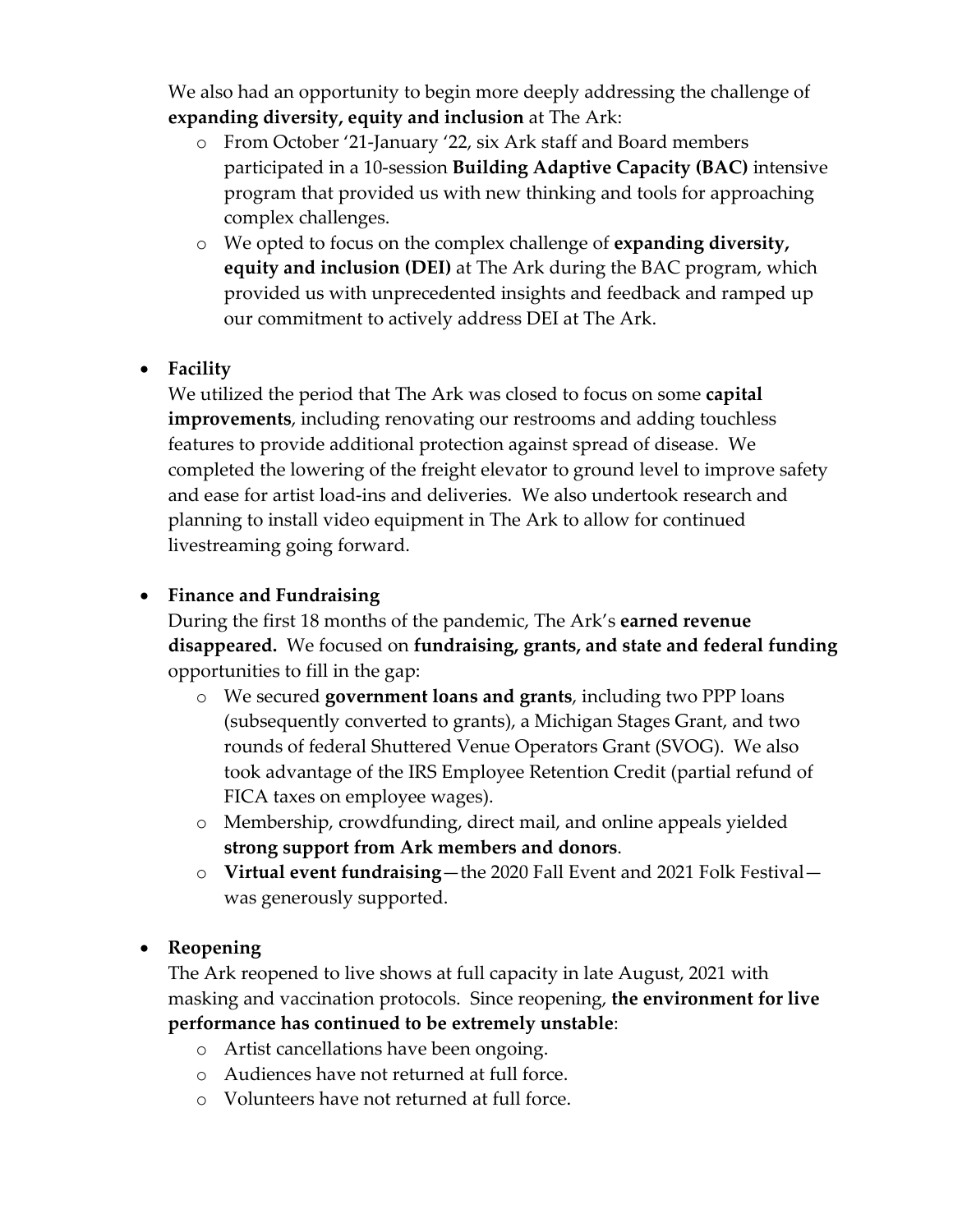○ The surge of the Omicron variant in December 2020 and January 2021 resulted in artist cancellation of most Ark shows in January and forced the cancellation of the 2022 Ann Arbor Folk Festival.

## **Midpoint Status**

In the first quarter of calendar year 2022 we're mid-plan in the midst of a changed and changing world. Much of our original vision for The Ark's Strategic Plan 2020-2024 remains relevant, but the context has shifted.

- Musically:
	- o The **music industry** has been severely impacted by the pandemic. It's not yet clear how touring and live performance will ultimately change as a result.
	- o Venues and audiences are ready to embrace hybrid technology that combines live shows and livestreaming; artists are not there yet.
- Socially:
	- o It's not yet clear how audience habits and expectations have changed long-term as a result of the pandemic.
	- o Ongoing **social and racial inequities**, underscored by events like the murders of George Floyd and Ahmaud Arbery, have brought a greater sense of urgency and immediacy to The Ark's intention to consciously address and expand diversity, equity, inclusion, and belonging.

### • Financially and Structurally:

- $\circ$  The Ark has a limited financial "runway" that will allow us to sustain expected operating losses over the next two years and invest in revising our infrastructure to meet the future.
- o We have to make our best guesses about what this **infrastructure** should look like since we don't yet know the shape of the changed world we're entering. We do know that to meet this changing environment:
	- $\blacksquare$  We need to grow staff.
	- We need to expand our adaptive capacity.
	- We need to redouble our efforts to welcome and include new and diverse voices across all aspects of the organization—in programming, staffing, volunteers, leadership, decision-making...
- $\circ$  We need to plan now for how we continue to fund our new infrastructure and new initiatives after we've run out of runway.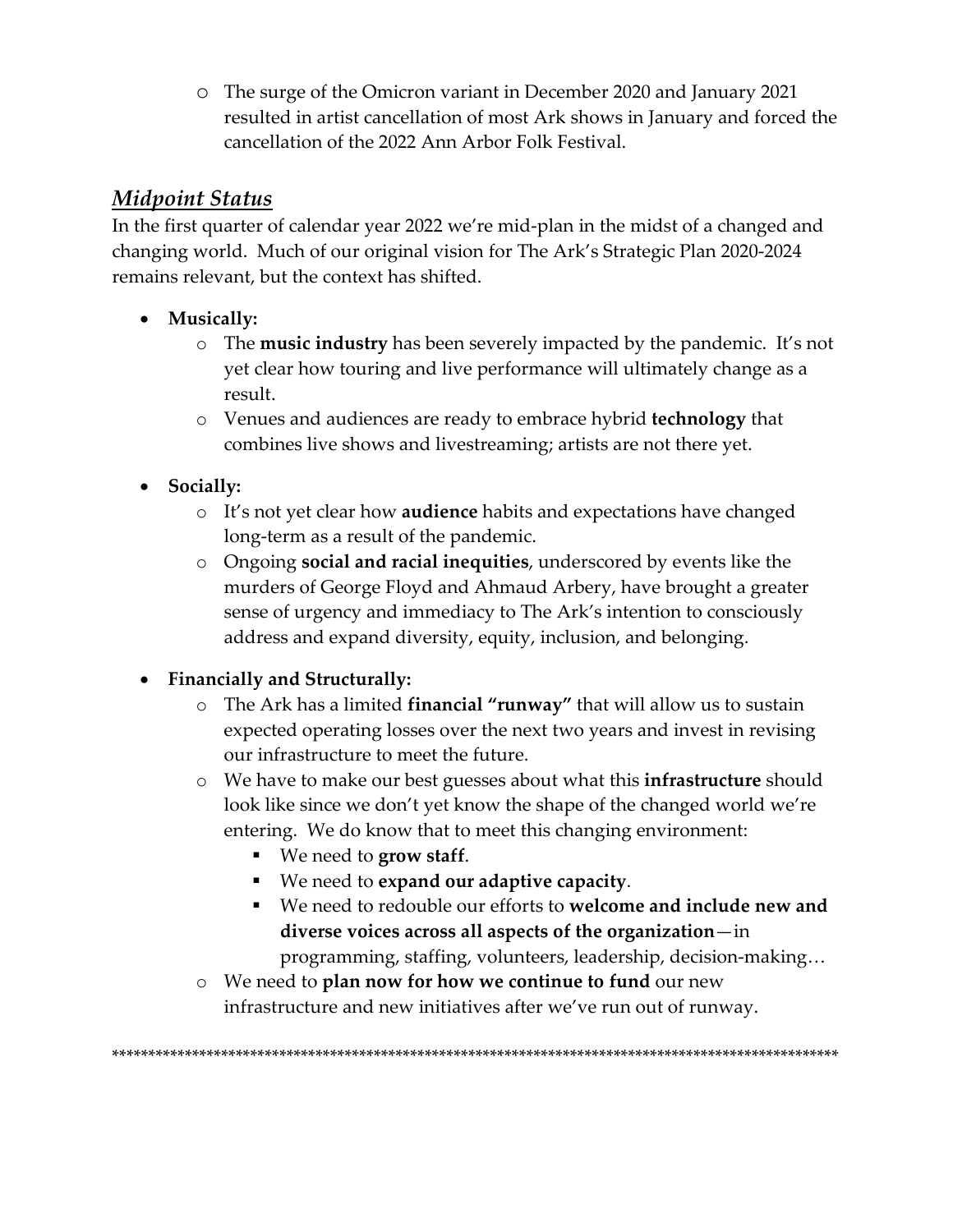# *Revised Vision (as of 4/26/2022)*

We see: As we navigate the continued uncertainty of the Covid environment, we will make strategic decisions and investments that **help audiences and artists return to live music during these times**. To address the ongoing, urgent issues of racial inequity and social injustice, the staff and Board of The Ark will interrogate our organizational culture by **re-evaluating systems, customs, and traditions** with an eye toward **cultivating diversity, equity, inclusion, and belonging.** We realize that the best way we can honor The Ark's legacy and carry it forward is to encourage **new generations and new communities of music lovers** to express that legacy's heart and intention in ways that are meaningful to them.We will **grow our capacities for adaptability, flexibility and responsiveness**, learning to **co-create** and develop innovative programming with new people and partners in the community, and **welcoming new voices into The Ark** to become part of shaping and guiding its future.

Our revised FY2020-FY2024 Strategic Plan will continue to focus on three key areas: **Evolution**, **Stewardship,** and **Infrastructure**. Over the remaining two years of the plan:

- We will assure The Ark's **continued relevance and impact** by **assessing and responding to needs and trends** in our communities, music, and society.
- We will assure The Ark's **sustainability** by supporting and caring for its most important assets: **People**, **Programming**, and our **Venue**.
- We will invest deeply in **expanding diversity and inclusion** within our programming, across our constituents, and throughout our organizational culture. Listening, learning, and being open to critical feedback will be vital for building an increasingly inclusive space and organization.
- With music as the primary channel for connecting people to The Ark, **programming will remain central** to our efforts to develop new relationships, create new partnerships, and broaden our audiences and other constituencies. Along with this, our **marketing and outreach** will likewise evolve, investing in resources to reach new markets.
- As we further develop The Ark's **inclusiveness** we will **focus on ways to enhance the authentic and welcoming hospitality that has always been its core.**
- We will update The Ark's **administrative infrastructure** and **strengthen its internal operations** to keep pace with current needs, developing appropriate structures and systems that support The Ark's growth and evolution and enhance its cultures.